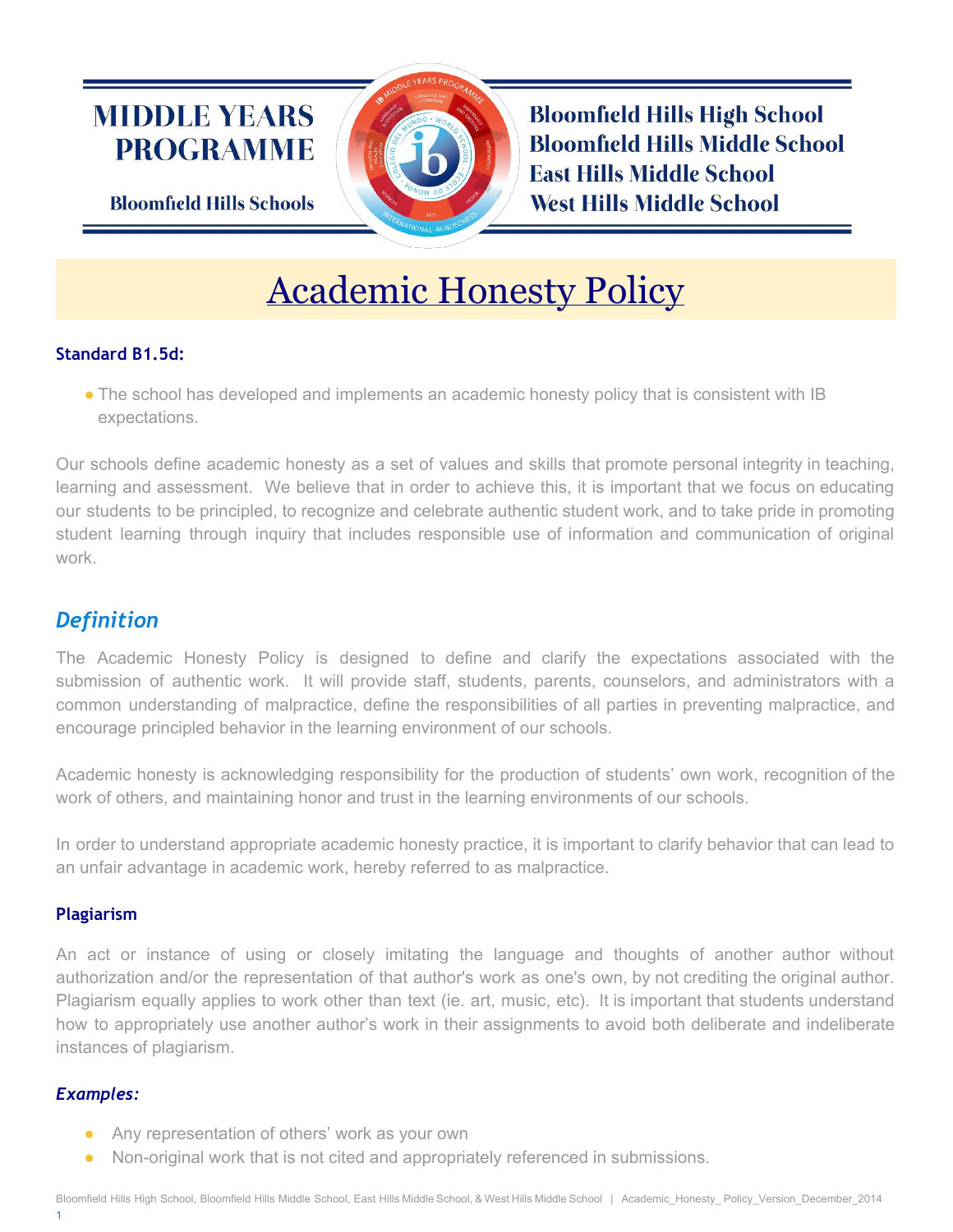- Copying information from a book or a website.
- Misuse of quotation marks, paraphrasing, and in text citations makes authorship unclear.
- Failure to identify source of elements of nonverbal work (ie. painting, dance, photo, proof, musical composition, etc) that you've derived your work from.
- Using online language translators unless explicitly allowed.

### **Collusion**

Supporting malpractice by another student, including allowing one's work to be accessed or copied or submitted for assessment by another student.

### *Examples:*

- Helping someone else cheat both deliberately and through support.
- Allowing your work to be copied and/or submitted by another student.
- Divide and conquer approach where you are not the author of the entire assignment given by the instructor (if not part of assignment).
- Representing significantly unequal work as an equal collaboration.
- Writing a paper or doing homework for another student, both at the time as well as sharing completed work with students who take a course in the future.
- Sharing information about assessment content and questions with other students.

Collusion is to be contrasted with collaboration, which we define as multiple students actively engaged during the course as well as in the creation of a product per the assignment guidelines. It is important to note that teachers must be clear with assignment guidelines to specify what is collaboration versus collusion on any given task.

### **Duplication of Work**

Submission of the same work, for different assessment components or curriculum components. All assignments should be created newly for the course or assessment unless discussed with the instructor in advance.

# **Unfair Practice**

This is defined as any action that gains a student an unfair academic advantage.

# *Examples:*

- Falsifying records
- Falsifying data
- Sharing passwords, using unauthorized material
- Disclosing information about assessments
- Altering grades
- Phony citation
- Impersonating person
- Misconduct during testing times

It is the understanding of all school personnel that when a student puts his or her name on any assignment,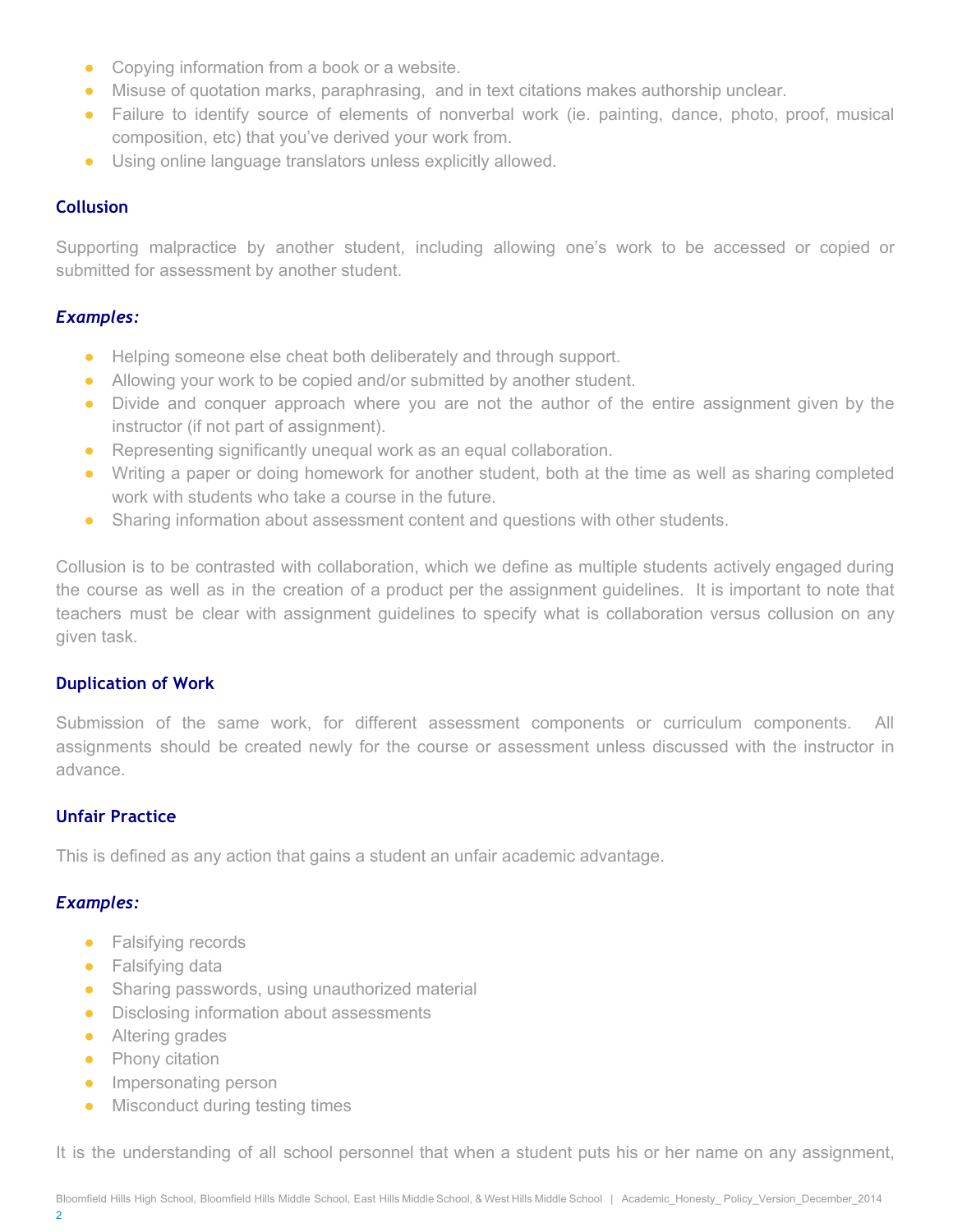they are submitting it as their own and acknowledging original ownership.

# *Roles and Responsibility in Supporting Academic Honesty*

### **Faculty: (including teachers, counselors, media, support and paraprofessionals)**

- Communicate appropriate collaboration versus collusion with each assignment.
- Teach a recognized citation convention for written and non-written works.
- Demonstrate and model academic honesty in presentations, etc.
- Report and record academic dishonesty through a referral and MiStar notes.
- Assure students in your class understand that when they submit a task as their own, they are representing that have not received nor given aid on assignments or assessments. Teachers can opt to ask students to use their signature to explicitly assure this point if needed.
- Minimize temptation for malpractice in assignments/assessment situations.
- Communicate with students, parents, counselors, administrators, with concerns and malpractice offenses.
- Teachers, administrators, and counselors, create and follow malpractice incident procedure that involve students in reflection/discussion of the incident.

### **Students:**

- Confirm understanding with signature on a yearly basis.
- Report malpractice violations to a trusted school employee.
- Work to produce authentic work
- Understand that putting name on assignment certifies it as your own work, cited appropriately.
- Minimize malpractice temptation by balancing time appropriately.
- If an incident of malpractice occurs, either intentional or unintentional, complete the reflection process with your instructor.
- Understand proper citation expectations for assignments (MLA or APA where appropriate)
- Ask for guidance when you are unsure.
- Understand consequences.

### **Administration:**

- Support academic honesty policy and teacher referrals and investigate all claims of malpractice.
- Ensure that all staff, students, and parents understand definitions, responsibilities, and repercussions.
- Ensure the academic honesty policy is applied consistently throughout the school.
- Provide staff development and guidance on academic writing and referencing systems that are available.
- Maintain an account with plagiarism detection service (only high school).
- Provide teachers with material to quide students in maintaining academic honesty.
- Investigation of malpractice.
- Make parent and student contact to reflect on malpractice incidents.